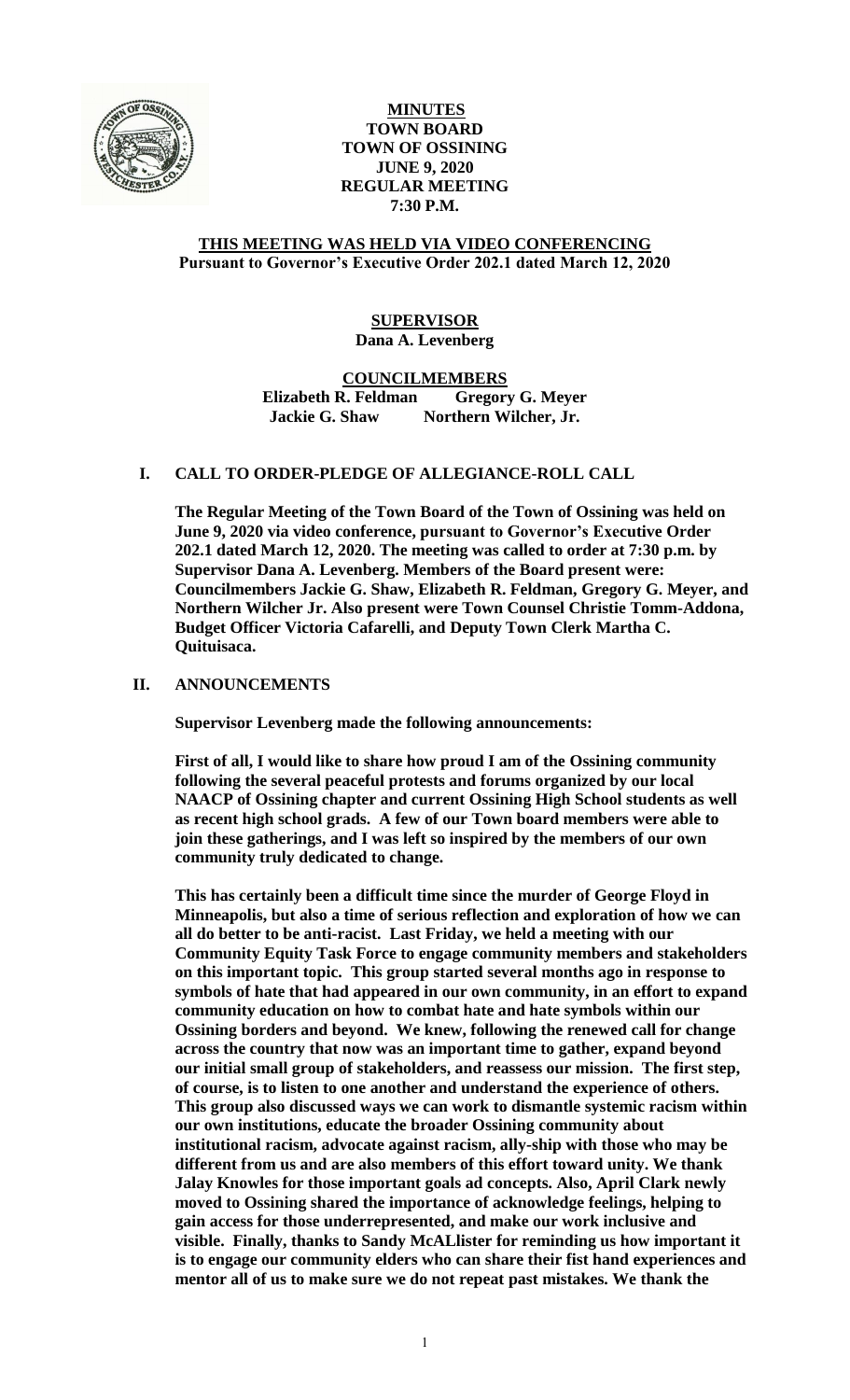**community members both new and more seasoned, representatives from the Ossining School District and Public Library, Ossining NAACP, recent Ossining High School grads, and more for joining us for this meeting. This is just the beginning, and we look forward to sharing this mission out with the entire community soon. If you are interested in getting involved, please do not hesitate to contact me at [dlevenberg@townofossining.com.](mailto:dlevenberg@townofossining.com)** 

**There has also been a call across the State for the State Legislature to repeal 50- A of the Civil Rights Law, which restricts public access to misconduct and disciplinary records of police officers. It is clear that misconduct of police across the State has long been kept in the shadows and out of the public eye. Making these records public will help ensure accountability for all police officers across New York State. Later in this meeting, my Town Board colleagues and I will be considering a resolution to support the current legislation on the table in Albany calling for the immediate repeal of 50-A. I look forward to supporting this resolution and doing what I can to advocate for change as a member of this local community, and I hope my Town Board colleagues will join me as well.** 

**We are now officially in Phase Two of reopening! Governor Cuomo has announced that the Mid-Hudson region – which includes Westchester, Rockland, Dutchess, Orange, Putnam, Sullivan, and Ulster Counties – can begin Phase Two reopening today, Tuesday, June 9, 2020.**

**Phase Two brings the addition of the following industries allowed to re-open: offices; real estate; essential and Phase Two in-store retail; vehicle sales, leases, and rentals; retail rental, repair, and cleaning; commercial building management; hair salons and barbershops; and outdoor and take-out/delivery food services. Please note that indoor malls, indoor on-premise dining and bar service, large gathering/event venues, gyms, fitness centers, and exercise classes, video lottery and casino gaming facilities, movie theaters, and places of public amusement remain closed at this time.**

**Businesses in these industries that are permitted to reopen in Phase Two must develop a written Business Safety Plan and read and affirm industry specific guidelines prior to reopening. Essential businesses must also develop a written Business Safety Plan. The Business Safety Plan does not have to be submitted to a state agency for approval, but it must be posted conspicuously on the premises of the business and made available to the New York State Department of Health or local health or safety authorities upon inspection. The businesses must also adhere to specific industry guidelines established by the State. Industry specific guidance for Phase Two and template safety plans are available online at forward.ny.gov. Phase Three industries can also get a peek at specific guidelines for their industries and begin planning.** 

**The Town of Ossining is developing a permit process by which eating and drinking establishments in the Unincorporated Town can temporarily expand their operations to include outdoor dining, in accordance with Phase Two guidance. This process is currently under review as it would require action by the Town that must be authorized by the State Department of Health. If authorized by DOH, the Building Department will be administering this permit - - to learn more, please send an email with the name and address of your business to [bldgdept@townofossining.com.](mailto:bldgdept@townofossining.com)** 

**Governor Cuomo has continued to be quite active with issuing Executive Orders, some that impact our day to day lives more than others. Over the weekend, he issued an Executive Order specific to the School Board and Budget elections. As a reminder, there is no in-person voting allowed this year, instead all qualified voters should have received ballots directly in the mail for the school district**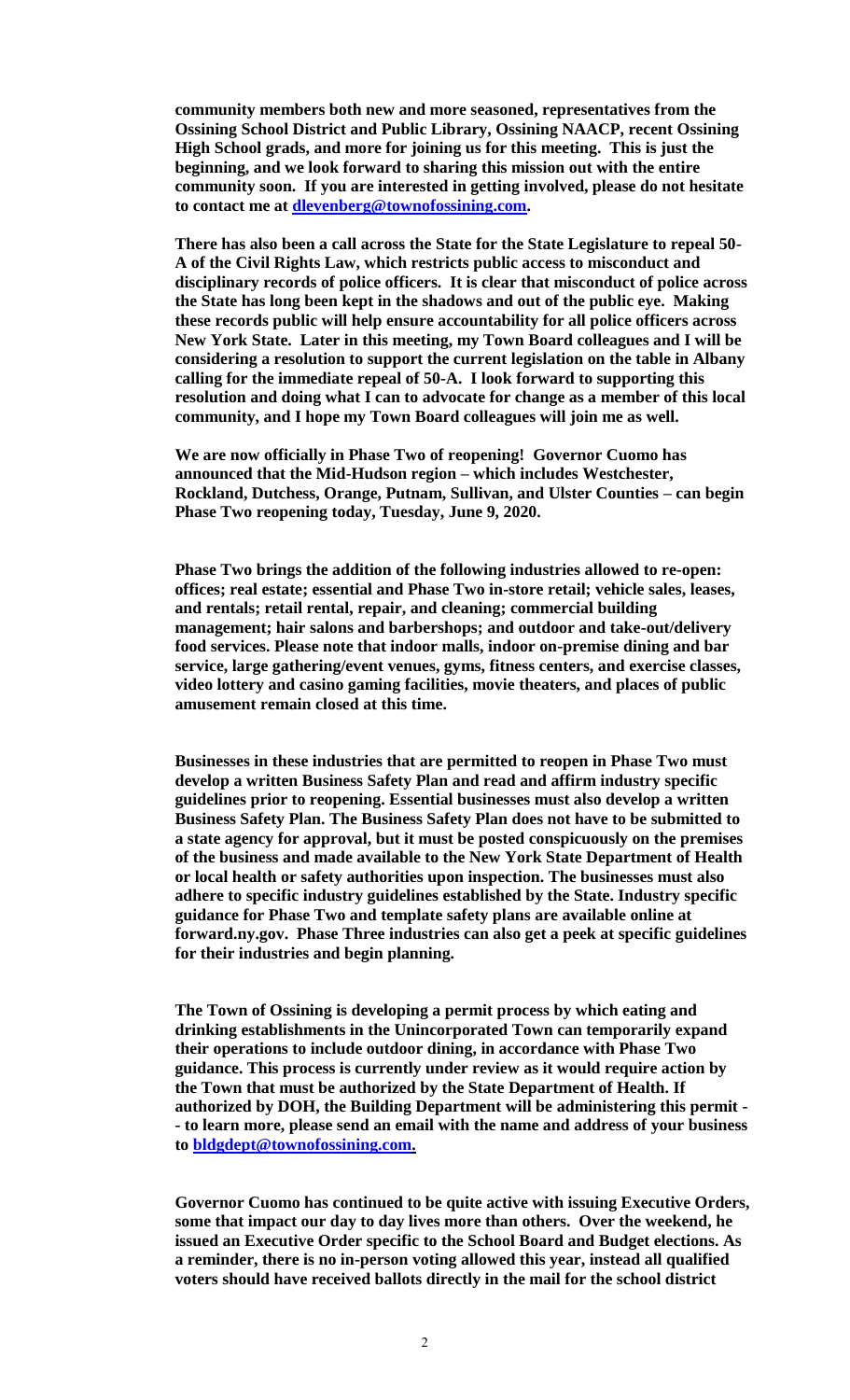**they are located within. Ballots submitted by mail now must be received by the School District by June 16, previously the mail-in deadline was today, June 9. Completed ballots were also accepted to the School District by hand delivery through tonight at 5pm but that option is no longer available as of 5pm today. If you have any questions, or have not received a ballot, you can reach the Ossining School District Clerk at [iortiz@ossiningufsd.org](mailto:iortiz@ossiningufsd.org) and the Briarcliff School District Clerk by calling (914) 432-8130. We are literally at the eleventh hour at this point, but you still have time to fill out your ballots and send them in before the mail-in deadline.** 

**We are also planning for a mostly-absentee-ballot primary election on June 23. However, in-person early voting and Election Day voting will be allowed for the June 23 primary. Early voting will begin this Saturday, June 13 through Sunday, June 21 at the Ossining Community Center for all residents of the Town of Ossining. Voters will enter through the front door of the Community Center, where there will be a greeter who will ensure only people wearing a mask are allowed to enter, you will be given your own pen to use for voting to be disposed of after voting, and you will then be directed to the Art Room where voting will occur. Gloves and hand sanitizer will also be available. You will then be asked to leave through the Museum exit door, to create a one way in and one way out path for voters. For voting on June 23, registered voters who have not yet voted via absentee ballot will receive a notice in the mail directing them to vote at one of the two polling places that will be open that day – the Community Center or Roosevelt Elementary School. You will be required to go to your assigned polling place. Voting will be open from 6am to 9pm as usual, and similar protocol will be in place as early voting. Please note absentee ballots are still being processed and mailed out. If you submitted an application and have not yet received your ballot, it will likely be on its way to you shortly. If you choose to vote absentee, your ballot must be postmarked by June 23. Please be patient with the Board of Elections as we navigate this very new way to exercise our right to vote.** 

**You may have also seen that Governor Cuomo issued an Executive Order over the weekend relating to municipal operations. Since March 16, all non-essential Town staff have primarily been working remotely. However, as I hope you have all experienced, all our offices, with the exception of the Justice Court, have remained fully operational with phones being answered remotely, paperwork being processed, and mail being received and sent from our offices. According to an Executive Order issued this past weekend, municipal operations may resume at full staff as of Tuesday, June 23 after we have been in Phase Two for two weeks. We are closely evaluating how best to increase our in-person workforce in accordance with this change in policy, always looking to balance the safety of our employees with the needs of our constituents. As a reminder, our offices remain closed to the public and will likely remain so for the next several weeks. We are working closely with the Village of Ossining to manage how we may be able to limit public access to our offices to allow for some inperson services to resume in the coming weeks.** 

**One more note on re-opening – the Town has partnered with the Greater Ossining Chamber of Commerce to create an Economic Recover Task Force specifically for North State Road businesses and other businesses located in the Unincorporated Town. We would like to invite ALL business owners in our neck of the woods to please consider joining this important discussion. There is a link to a short Google Form on our website if you are interested in joining, or you can just shoot me an e-mail at [dlevenberg@townofossining.com](mailto:dlevenberg@townofossining.com) and I will gladly point you in the right direction.** 

**Finally, I once again remind you to fill out the 2020 Census! Believe it or not, but it was 89 days ago (March 12) that the first Census 2020 materials started arriving in our homes. Crazy right? Since then, across the County, the response rates have continued to inch up, at a County-wide rate of 61.7% responded, just**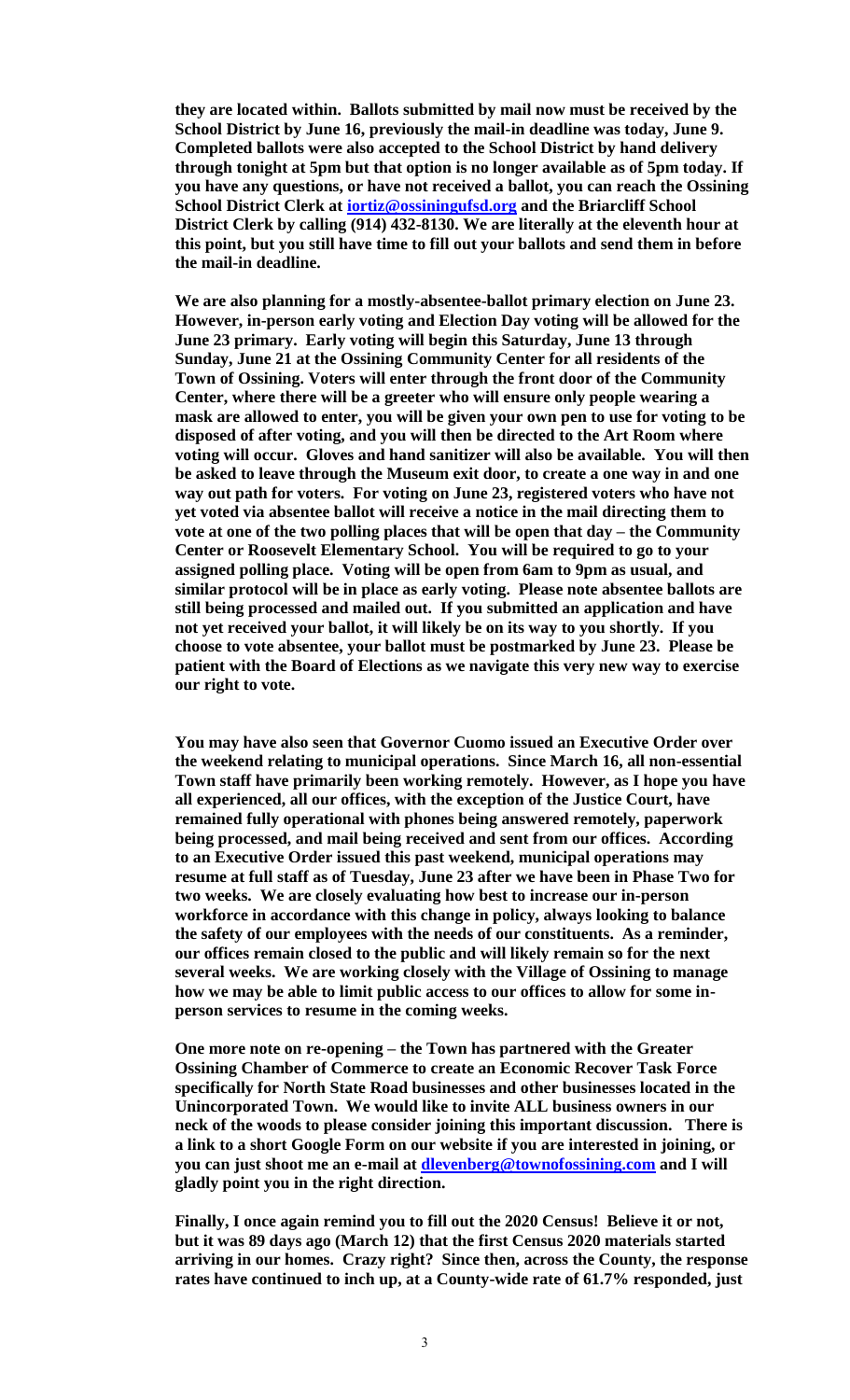**6.2% away from the total County-wide response rate of 2010. Here in the Unincorporated Town of Ossining, we are now at 63.1% - yes a little better than the County! And in Village of Ossining, 58.3% and Village of Briarcliff, 76.6%. We can all do a lot better! Please encourage your family, friends, and neighbors to respond to the Census today at 2020cenus.gov. Field operations for the 2020 Census have started to resume as we enter into our phased re-opening. So keep your eyes peeled for assistance and resources throughout our community in the coming weeks. Hopefully these efforts will get us as close as we can to 100%!** 

# **III. LIAISON REPORTS**

**Councilmember Shaw spoke about the status of summer camps amidst the COVID-19 pandemic. The Recreation Department is waiting to receive guidelines and parameters from New York State. If summer camps were to open they will be very different from past year summer camps. Supervisor Levenberg discussed a grant that will fund kayaking in Ossining. She also discussed about the Town working to open bathrooms in parks amidst the COVID-19 pandemic.**

# **IV. PUBLIC COMMENT ON AGENDA ITEMS**

# **V. BOARD RESOLUTIONS**

**A. Approval of Minutes—Regular Meeting – May 26, 2020**

**Councilmember Wilcher moved and it was seconded by Councilmember Shaw that the following resolution be approved.**

**Resolved, that the Town Board of the Town of Ossining hereby approves the May 26, 2020 minutes of the Regular Meeting as presented.**

**Motion: Carried**

# **B. Approval of Voucher Detail Report**

**Councilmember Wilcher moved and it was seconded by Councilmember Feldman that the following resolution be approved.**

**Resolved, that the Town Board of the Town of Ossining hereby approves the Voucher Detail Report dated June 9, 2020 in the amount of \$299,673.19.**

#### **Motion: Carried**

# **C. Personnel: Reclassification of Title – Parks Department**

**Councilmember Wilcher moved and it was seconded by Councilmember Feldman that the following resolution be approved.**

**Resolved, that the Town Board of the Town of Ossining herby reclassifies the title of Jose Ramon Castro from Laborer to Parks Groundskeeper (Step One) effective June 15, 2020 at a pro-rated annual salary of \$62,480 for 2020.** 

**Supervisor Levenberg said the following in regard to the resolution: We have two resolutions on our agenda tonight for, yes, two Joses who currently work at Dale Cemetery. As we entered union negotiations with our Teamsters union last fall, we began to think hard about how we could better take advantage of the personnel resources we already had on our staff. Jose and Jose had been working exclusively in the Cemetery, but we discovered that with some coordination they could join forces with our Parks crew to tend to our parks and cemeteries as one large crew. We have been doing a little test run, and it has worked pretty smoothly. Tonight, we will be formally reclassifying Jose and Jose as Parks Groundskeepers at Step One so they can**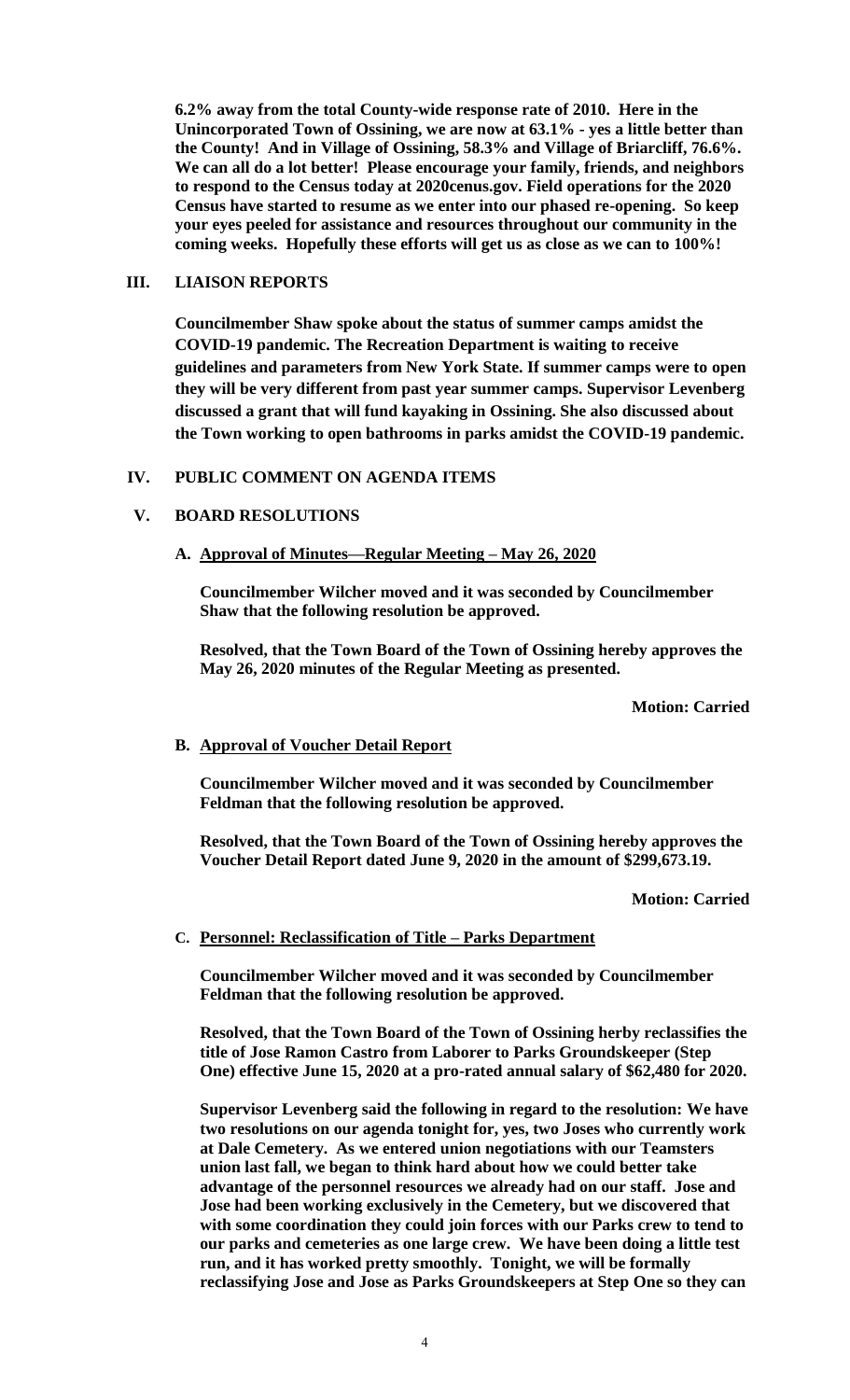**officially become part of our parks crew. Congrats Jose and Jose, thank you so much for your service to the Town, especially in these new roles!**

#### **Motion: Carried**

#### **D. Personnel: Reclassification of Title – Parks Department**

**Councilmember Feldman moved and it was seconded by Councilmember Shaw that the following resolution be approved.**

**Resolved, that the Town Board of the Town of Ossining herby reclassifies the title of Jose Juan Castro from Laborer to Parks Groundskeeper (Step One) effective June 15, 2020 at a pro-rated annual salary of \$62,480 for 2020.** 

**Motion: Carried**

#### **E. Change in Town Board Meeting Schedule for July and August 2020**

**Councilmember Wilcher moved and it was seconded by Councilmember Shaw that the following resolution be approved.**

**BE IT RESOLVED, the Town Board hereby cancels the work sessions scheduled for July 7, July 21, August 4 and August 18, 2020; and be it further**

**RESOLVED, any work session agenda items will be heard at the Town Board's legislative sessions held on July 14, July 28, August 11 and/or August 25, 2020; and be it further**

**RESOLVED, in the event the Town Board determines it is necessary to hold a work session other than at the above-referenced legislative sessions, such work session will be scheduled and noticed as required by law; and be it further** 

**RESOLVED, the Town Clerk is hereby directed to provide notice of the cancellation of the above-referenced work sessions as required by law.**

**Supervisor Levenberg said the following in regard to the resolution: At our last Work Session, we discussed revising our meeting schedule for the summer. Tonight, we have a resolution to formalize this revised schedule which includes cancelling our Work Sessions during the months of July and August and including any Work Session discussion items onto Legislative Session agendas. We will closely monitor our workload and can always add dates back on if need be.** 

**Motion: Carried**

#### **F. Approval of Contract with CSEA Regarding 2019 Carryover Vacation**

**Councilmember Wilcher moved and it was seconded by Councilmember Feldman that the following resolution be approved.**

**Resolved, that the Town Board of the Town of Ossining authorizes the Supervisor to sign a stipulation of agreement with Civil Service Employees Association, Inc. (CSEA), Local 1000, AFSCME, AFL-CIO, Town of Ossining Unit, Westchester County Local 860 extending the deadline by which unit members can utilize 2019 carryover accrued vacation from June 30 until August 31, 2020.** 

**Supervisor Levenberg said the following in regard to the resolution: Due to the COVID pandemic and restrictions on our workforce, many of our Town staff have been unable to utilize their carryover 2019 vacation by the**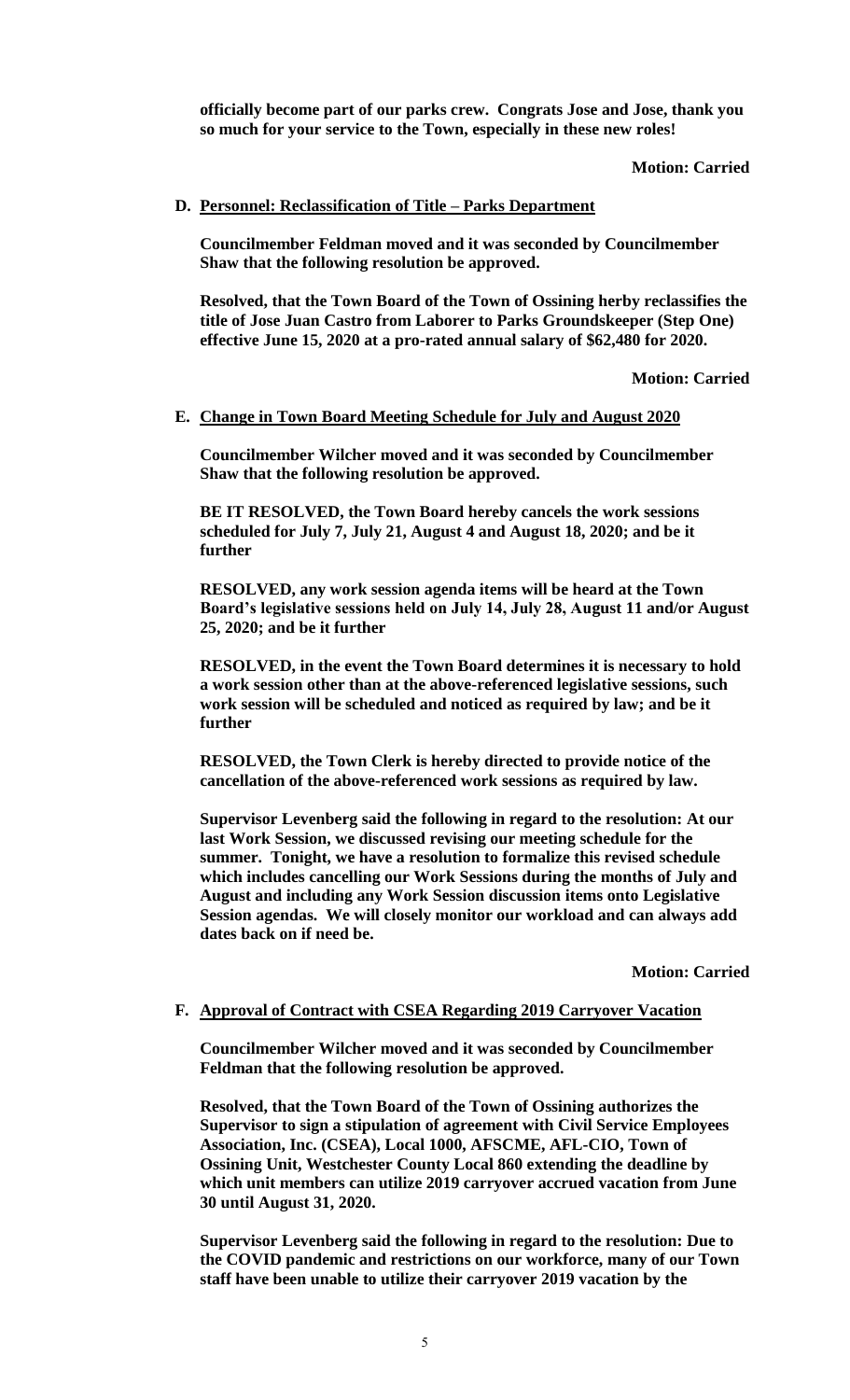**deadline of June 30. Due to these extenuating circumstances, we have approached our CSEA Unit with a solution that will hopefully work for most, allowing unit members to continue to use carryover vacation time from 2019 through the end of August.** 

**Motion: Carried**

# **G. Resignation – Ethics Board**

**Councilmember Shaw moved and it was seconded by Councilmember Feldman that the following resolution be approved.**

**Resolved, that the Town Board of the Town of Ossining herby accepts, with regret, the resignation of Nadia Bernstein from the Town of Ossining Ethics Board effective June 9, 2020.**

**Supervisor Levenberg said the following in regard to the resolution: Nadia Bernstein has been on the Town's Ethics Board for a few years now, and recently submitted her letter of resignation from this volunteer appointment. Thank you, Nadia, for your service to the Town!**

**Motion: Carried**

## **H. Resolution of Support - S3695-Bailey/A2513-O'Donnell Bill to Repeal Section 50-A of the Civil Rights Law**

**Councilmember Feldman moved and it was seconded by Councilmember Wilcher that the following resolution be approved.**

**Whereas, the recent murders of George Floyd, Tony McDade, Breonna Taylor, and unfortunately many other Black people at the hands of the police have brought strong calls from the community for government leaders to take transformative actions to address systemic racism which has pervaded our country for far too long; and** 

**Whereas, Section 50-A of the Civil Rights Law, relating to the personnel records of police officers, firefighters, and correction officers currently prevents the misconduct and disciplinary records of officers from being made public, allowing for abusive officers to continue to act with impunity; and** 

**Whereas, there is a bill currently under consideration by the New York State Senate and Assembly, S3695-Bailey/A2513-O'Donnell, to immediately repeal Section 50-A of the Civil Rights Law, finally bringing to light records which will hopefully lead to better accountability of police across New York State; now therefore be it** 

**Resolved, that the Town Board of the Town of Ossining hereby expresses its support for New York State Senate and Assembly Bill S3695-Bailey/A2513- O'Donnell which would immediately repeal Section 50-A of the Civil Rights Law, finally allowing the misconduct and disciplinary records of police officers to be made public, and urges members of the New York State Senate and Assembly to lead during this important time by taking whatever legislative actions may be necessary to dismantle systemic racism in the State of New York; and be it further** 

**Resolved, that this resolution be circulated to New York State Senate Majority Leader Andrea Stewart Cousins, New York State Assembly Speaker Carl Heastie, New York State Senator David Carlucci, and New York State Assemblywoman Sandy Galef, stating the support of the Town Board of the Town of Ossining for this necessary legislation.**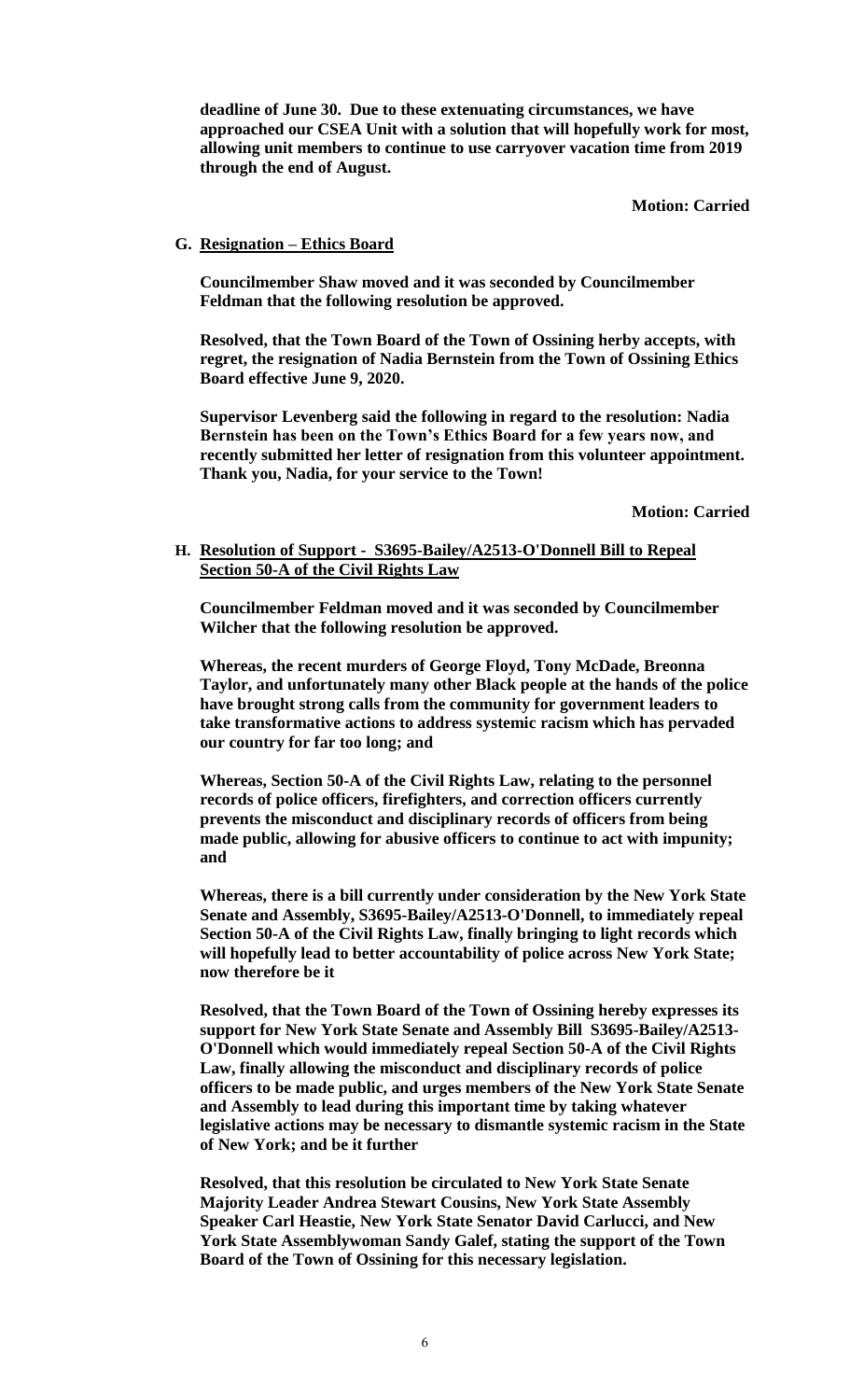**Supervisor Levenberg said the following in regard to the resolution: As I mentioned in my announcements, we have heard across the State calls for the repeal of 50-A of the Civil Rights Law, which restricts public access to misconduct and disciplinary records of police officers in New York State. There is currently a bill under consideration in Albany to immediately repeal this law which has allowed police misconduct to be essentially swept under the rug and out of the public eye. Now is the time to call for change, and through this resolution the Town Board asserts our support of transformative change on a more broad, State level. I look forward to casting my "aye" in support of this important legislation.** 

> **Motion: Carried Abstain: Meyer**

#### **VI. CORRESPONDENCE TO BE RECEIVED AND FILED**

**Councilmember Shaw moved and it was seconded by Councilmember Wilcher that the following resolution be approved.**

**Resolved, that the Town Board of the Town of Ossining hereby accepts the following Planning Board Minutes:**

- **May 6, 2020**
- **May 20, 2020**

#### **Motion: Carried**

### **VII. MONTHLY REPORTS**

**Councilmember Feldman moved and it was seconded by Councilmember Shaw that the following resolution be approved.**

**Resolved, that the Town Board of the Town of Ossining hereby accepts the following monthly reports for the month of May 2020:**

- **Town Clerk's Office**
- **Tax Receiver's Office**
- **Dale Cemetery**
- **Town Building Department**
- **GE Helicopter**

## **Motion: Carried**

### **VIII. VISITOR RECOGNITION**

*Visitors shall be accorded one (1) four (4) minute opportunity to speak*

#### **IX. ADJOURNMENT**

**At 8:11 P.M., Councilmember Wilcher motioned to adjourn to Executive Session for personnel, contracts and advice of counsel and Councilmember Shaw seconded.**

**Motion Carried: Unanimously**

**At 9:17 P.M., Councilmember Wilcher motioned to return to the Regular Meeting and Councilmember Feldman seconded.** 

**Motion Carried: Unanimously**

**At 9:17 P.M., Councilmember Shaw motioned to adjourn the Regular Meeting and Councilmember Feldman seconded.**